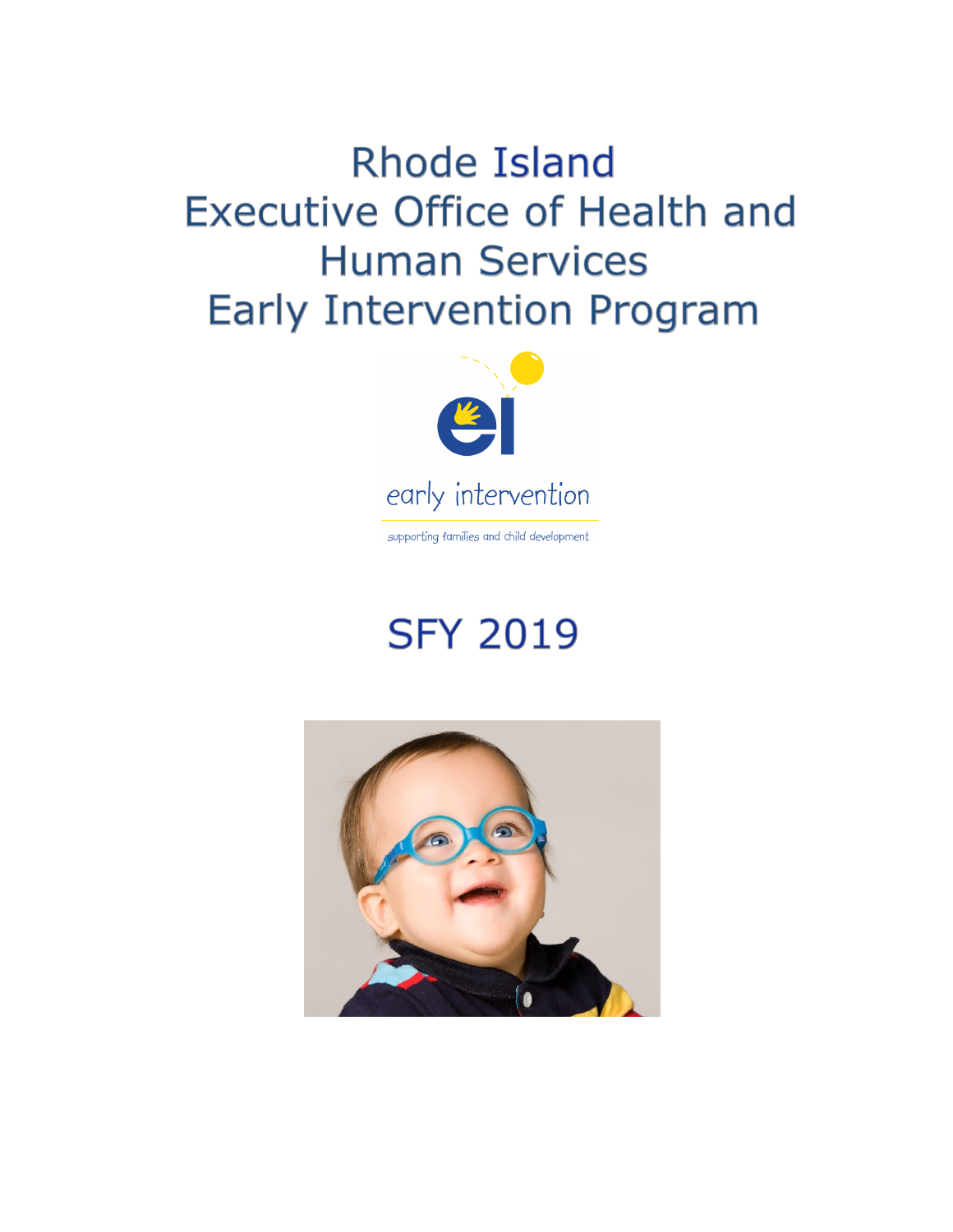Early Intervention (EI) is a federal program defined in the Individuals with Disabilities Education Act (IDEA) section 34 CFR Part 303 (Part C). Part C of these regulations pertain specifically to infants and toddlers, birth to three. Each state has a lead agency responsible for the management and oversight of the EI system in their state. The Executive Office of Health and Human Services (EOHHS) is the lead agency for Rhode Island. The Office of Special Education Programs (OSEP) is the federal office responsible for ensuring that States comply with IDEA. On an annual basis EOHHS provides a comprehensive report detailing Rhode Island's compliance. The Annual Performance Report is available on line at:

<http://www.eohhs.ri.gov/ProvidersPartners/EarlyInterventionProviders/EICertificationStandards.aspx>

The report that follows is a summary of the Rhode Island Early Intervention 2019 Annual Performance Report.

## *Program Description*

Rhode Island Early Intervention is a program designed to help families support the growth and development of their infants and toddlers, birth through 3, who are delayed in their development or have a diagnosed condition known to cause developmental delay.

Eligible families have children who have certain diagnosed conditions, significant delays in one or more areas of their development, or are experiencing circumstances that, without intervention, are likely to result in significant developmental delay. Developmental areas impacted may include cognitive, physical/motor, communicative, social/emotional, or adaptive skills.

Early Intervention services are provided in the child's natural environment, or settings that are natural or normal for the child's same age peers who do not have a disability<sup>1</sup>. For most infants and toddlers, this is their home or childcare. Research tells us that children learn best by using the natural learning opportunities that occur within the everyday routines and activities in a child's and family's life. These activities provide ample opportunities for repeated practice over time, which is how young children learn. Within these activities, families engage with their children as they practice new skills and learn.

Once a child is found eligible for Early Intervention, providers assess what the family is already doing that promotes their child's development and what the family sees as challenges. The Early Intervention team then uses an interactive coaching style to share ideas and practice new skills with caregivers who then practice them with their child. Coaching in Early Intervention respects a family's competency and empowers them to support their child's development over time.

All children leaving Early Intervention go through a transition process that prepares them and their caregivers for what is to follow. For children who are not eligible for special education, or those leaving prior to age 3, the EI team will suggest community-based programs that support healthy child development. For children eligible for special education, the transition process helps families articulate their child's strengths and needs.

<sup>1</sup> IDEA Regulation §303.26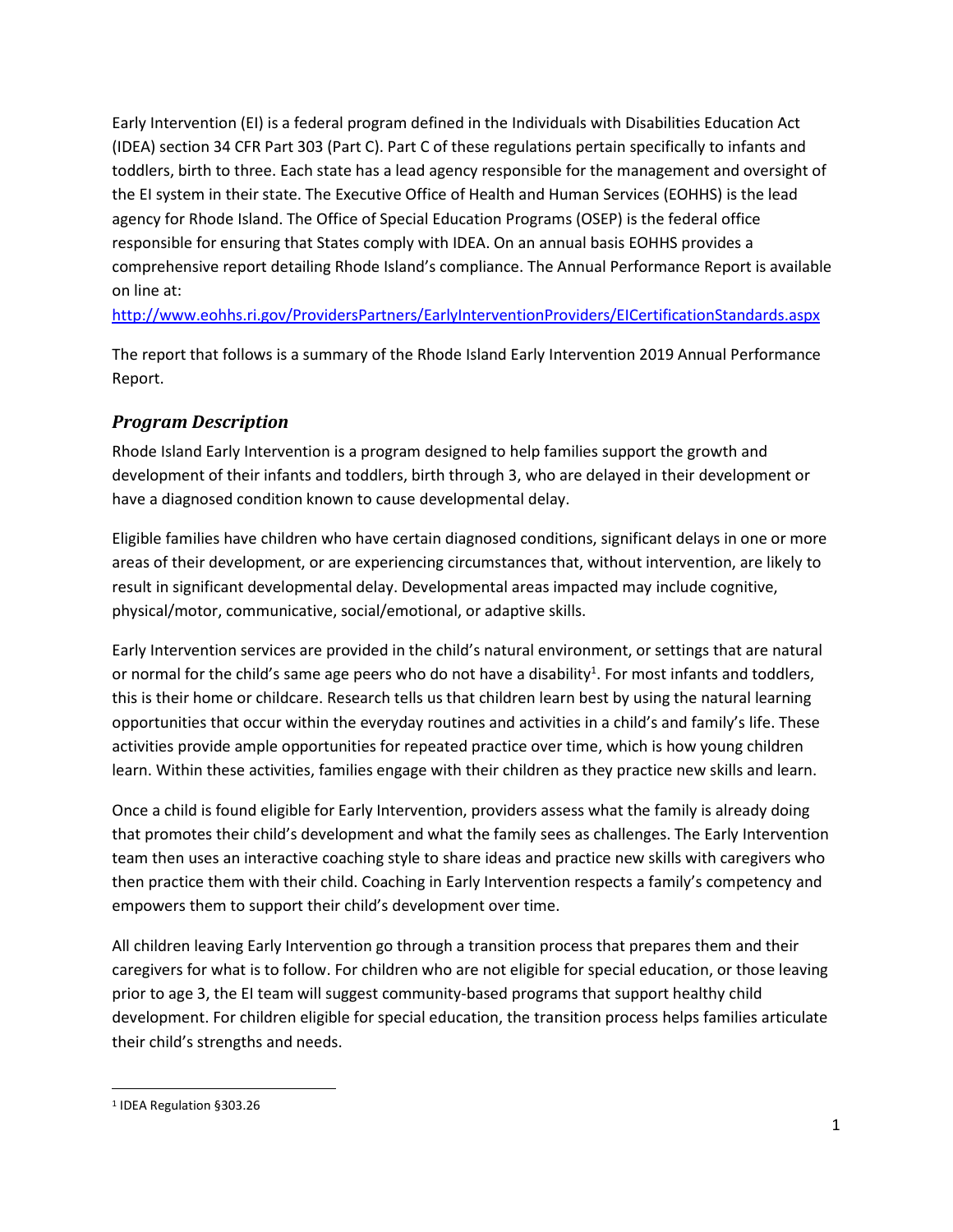Early Intervention providers must incorporate the following principles and evidence-based practices in the provision of early intervention. These nationally recommended and adopted principles and practices are based on the seven "Key Principles" developed under the auspices of the Office of Special Education (OSEP) TA Communities of Practice.<sup>2</sup> They represent agreement by experts within the field of early intervention regarding a framework for how early intervention should be provided. Rhode Island has added an 8th Principle<sup>3</sup>.

- *1. Infants and toddlers learn best through everyday experiences and interactions with familiar people in familiar contexts.*
- *2. All families, with the necessary supports and resources, can enhance their children's learning and development.*
- *3. The primary role of the service provider in early intervention is to work with and support the family members and caregivers in a child's life.*
- *4. The early intervention process, from initial contacts through transition, must be dynamic and individualized to reflect the child's and family members' preferences, learning styles, and cultural beliefs.*
- *5. IFSP outcomes must be functional and based on children's and families' needs and priorities.*
- *6. The family's priorities, needs and interests are addressed most appropriately by a primary provider who represents and receives team and community support.*
- *7. Interventions with young children and family members must be based on explicit principles, validated practices, best available research and relevant laws and regulations.*
- *8. Support for families in developing strategies to understand, interpret and nurture their child's development is best achieved through the use of reflective practices.*

*[http://ectacenter.org/~pdfs/topics/families/AgreedUponPractices\\_FinalDraft2\\_01\\_08.pdf](http://ectacenter.org/~pdfs/topics/families/AgreedUponPractices_FinalDraft2_01_08.pdf)*

<sup>2</sup> *Workgroup on Principles and Practices in Natural Environments (November 2007). OSEP TA Community of Practice-Part C Settings.*

<sup>3</sup> *New Mexico Department of Health; Family Infant Toddler Program, 8th Key Principle: Support for families in developing strategies to understand, interpret and nurture their child's development is best achieved through the use of reflective practices; Key Concepts - The Principle Looks Like/Does Not Look Like. <https://nmhealth.org/publication/view/general/3541/>*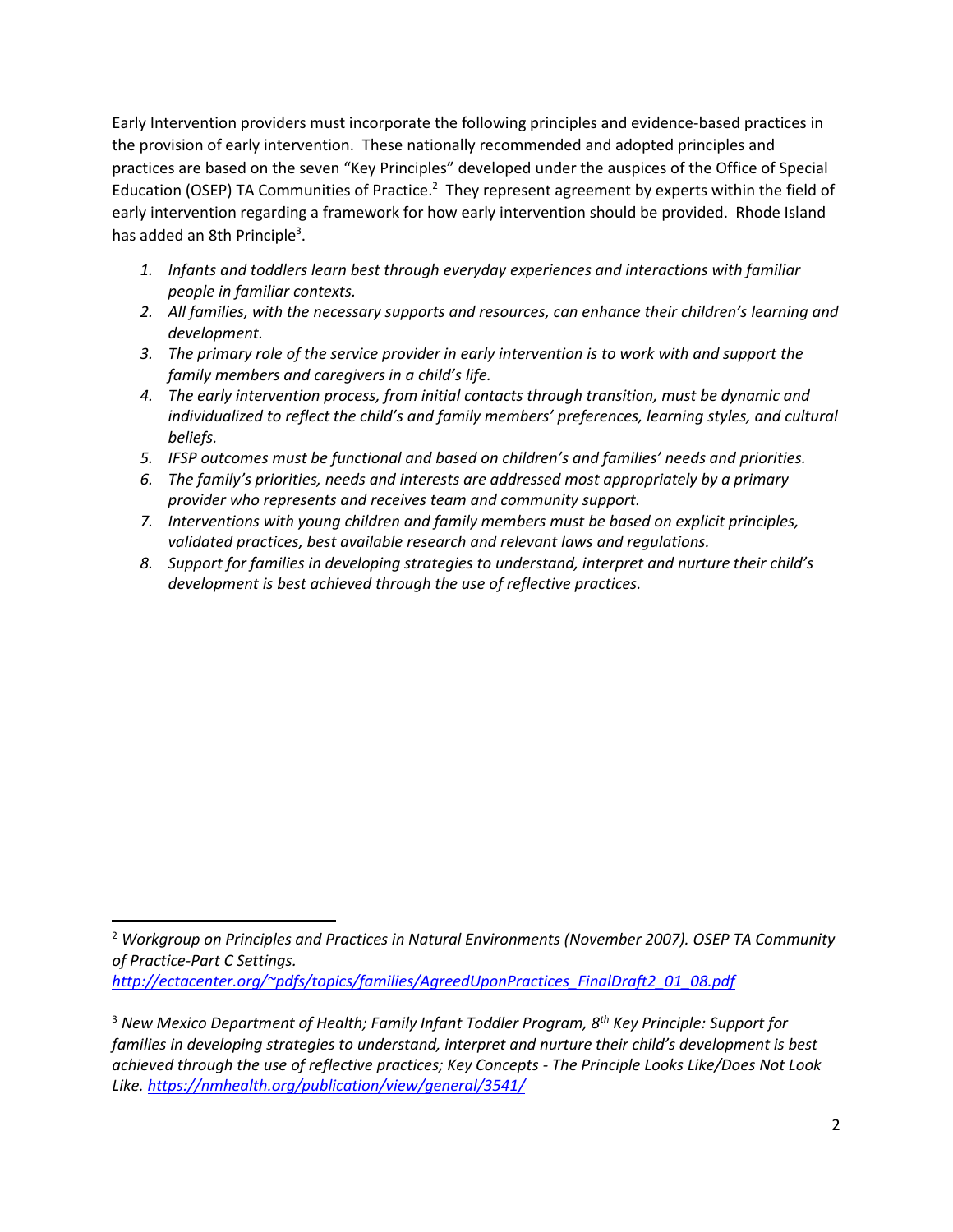#### **How Many Children Does Early Intervention Serve?**

During SFY<sup>4</sup> 2019, a total of 4,710 children were enrolled in Rhode Island's Early Intervention system. Enrollment was slightly more in 2019 than previous years. A decrease in enrollment in 2017 was thought to have been a possible result of preventive programs such as the family visiting programs through the Rhode Island Department of Health<sup>5</sup>. However, neither 2018 data nor 2019 data followed the same pattern. Expanded outreach efforts may have had an impact on the enrollment increases seen in 2018 and 2019.

![](_page_3_Figure_2.jpeg)

Children enter and exit EI throughout the year. While there was a total of 4,710 children enrolled throughout the year, on a given day<sup>6</sup> , enrollment was**:**

![](_page_3_Figure_4.jpeg)

<sup>&</sup>lt;sup>4</sup> SFY is the acronym for State Fiscal Year, July 1, 2018 - June 30, 2019.

<sup>&</sup>lt;sup>5</sup> Family Visiting Programs through the Rhode Island Department of Health include First Connections, Nurse Family Partnership, Parents as Teachers, and Healthy Families America

<sup>6</sup> Data collected on December 1, 2018 (SFY 2019)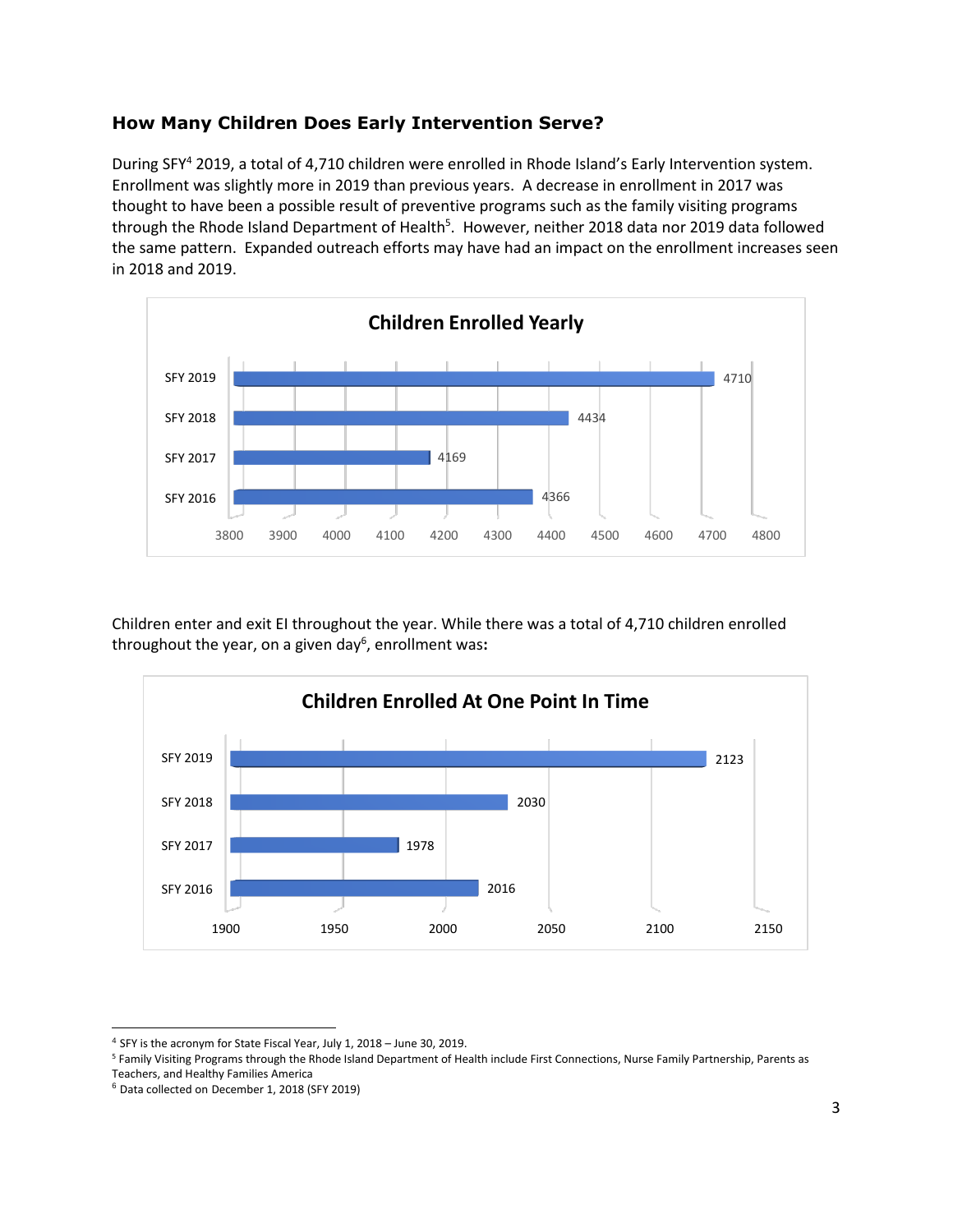#### **How do families become involved in Early Intervention services?**

Most children are referred to Early Intervention by their parents. In most cases parents have heard about EI from their pediatricians. Other referrals come from hospitals, visiting nurses, DCYF, childcare centers, First Connections<sup>7</sup> and others.

In SFY 2019, Early Intervention received 4,180 new referrals.

| <b>SFY</b> | <b>Number of Referrals</b> |
|------------|----------------------------|
| 2019       | 4,180                      |
| 2018       | 3,965                      |
| 2017       | 3.729                      |
| 2016       | 3,753                      |
|            |                            |

![](_page_4_Figure_4.jpeg)

#### **What happens with the referrals made to Early Intervention?**

Birth – 3 years<sup>9</sup>:

4th

<sup>&</sup>lt;sup>7</sup> First Connections is a program within the RI Department of Health that provides family visiting and screenings for newborns at risk.

<sup>8</sup> 3.14% = 331/10,557 enrolled on December 1, 2018 (SFY 2019)

<sup>9</sup> 6.54% = 2,123/32,465 enrolled on December 1, 2018 (SFY 2019)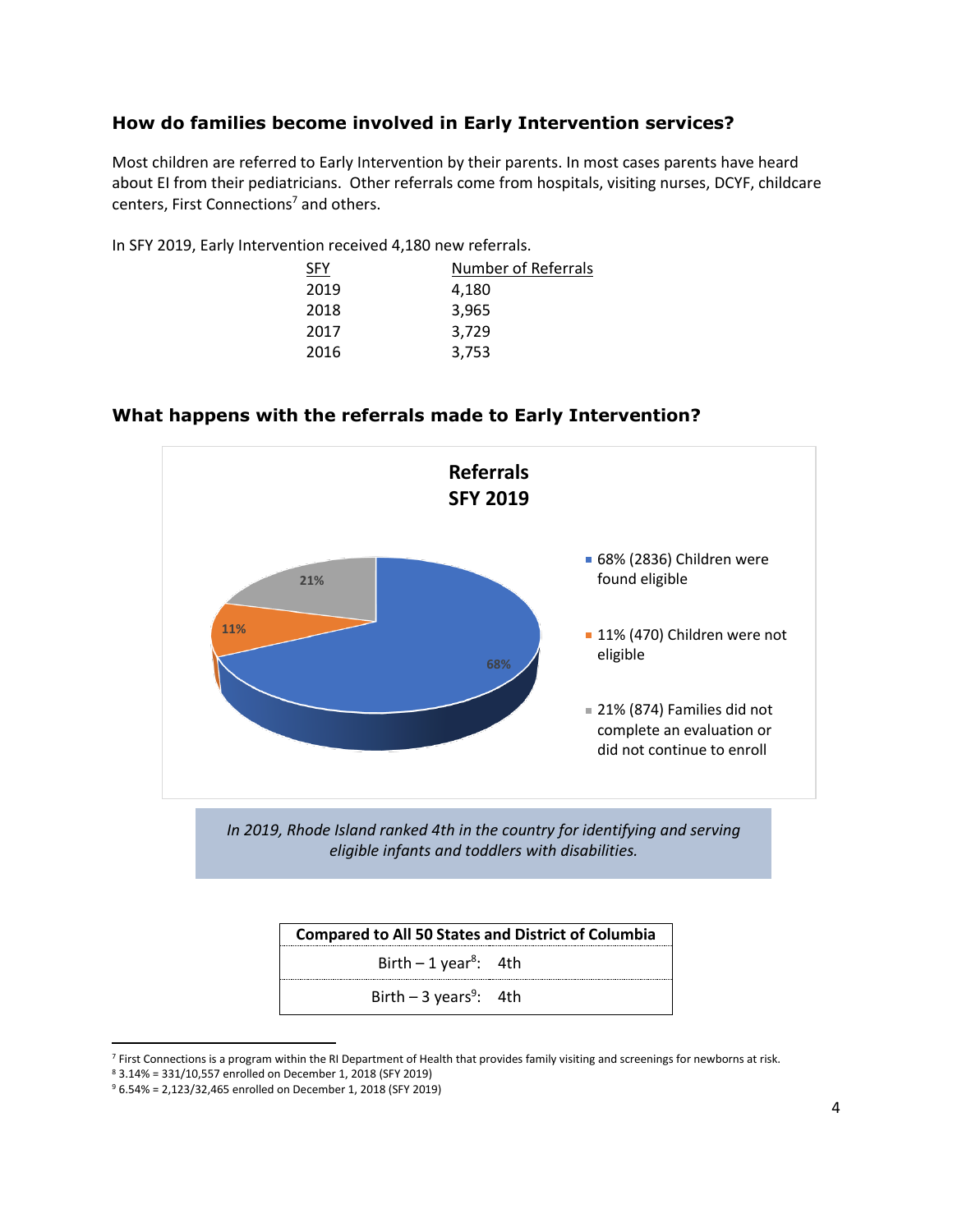#### *What makes a child eligible for Early Intervention?*

![](_page_5_Picture_1.jpeg)

"The support and encouragement we've gotten from EI has given us confidence in our ability to support our child's needs and has been indescribably helpful.

– Comment from 2019 Parent Survey

Children can qualify for Early Intervention if they meet one of two eligibility categories.

**Single Established Condition:** A diagnosed condition known to lead to developmental delay. Examples include very low birth weight, visual or hearing impairment, metabolic disorders, Autism Spectrum Disorder, Fragile X Syndrome or Down Syndrome.

**Significant Developmental Delay:** Evaluation results that are 2 standard deviations below average in at least one area of development or 1.5 standard deviations below average in two or more areas of development. The areas of development evaluated are (1) cognitive, (2) physical (including vision and hearing), (3) communication, (4) social/emotional, and (5) adaptive development. Sometimes the scores on an evaluation tool do not adequately document a child's skills and functioning throughout his/her day. In situations like this, the evaluation team can use *informed clinical opinion* to determine that a child does have a developmental delay. The team can analyze the evaluation results and consider if a significant delay has not been captured by test scores, or if there are significant atypical behaviors or significant circumstances that have impacted child/family functioning. Some examples might be significant trauma or losses, multiple placements outside the birth home, or a history of abuse or neglect.

![](_page_5_Figure_7.jpeg)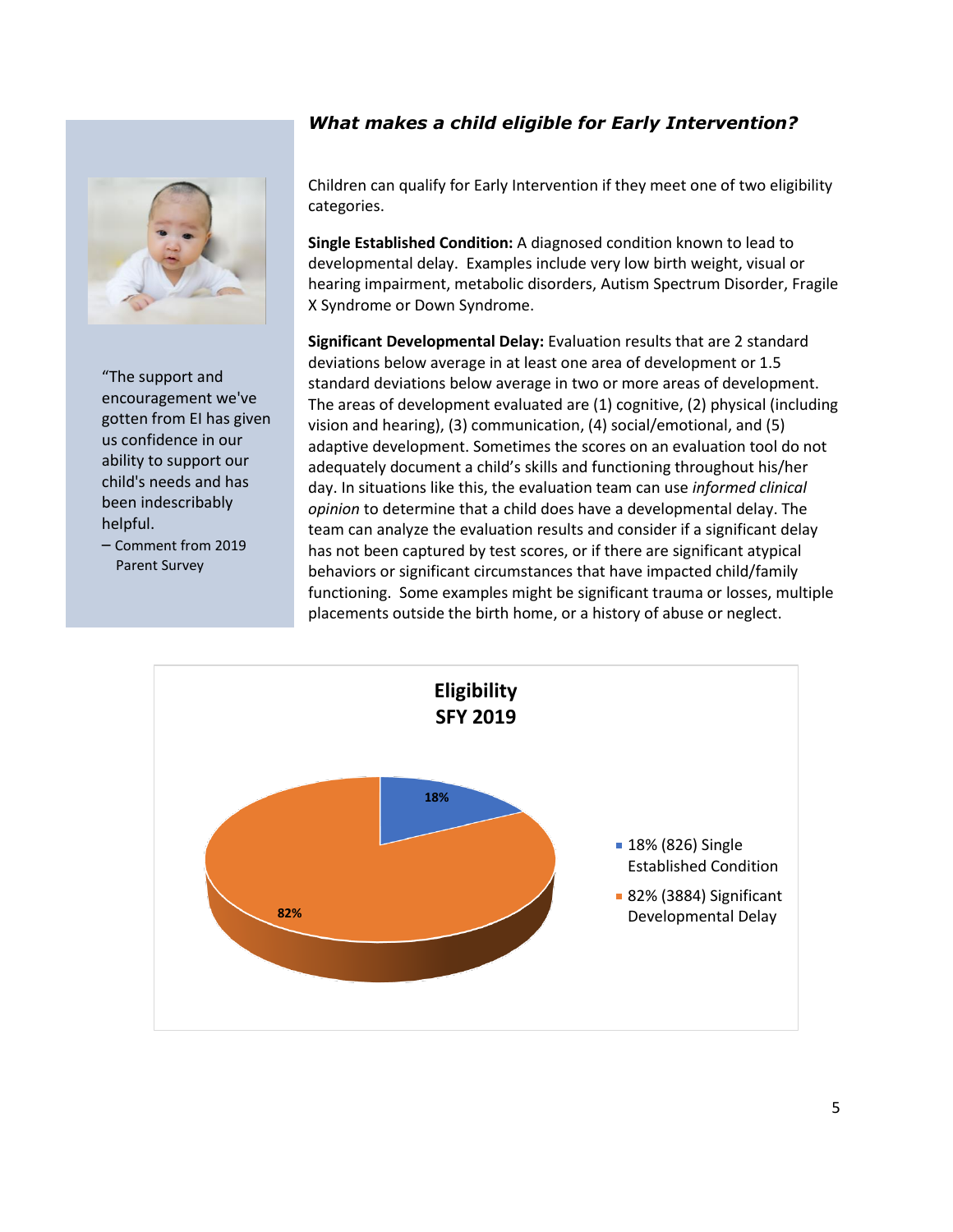## **Does a particular gender present greater enrollment in Early Intervention?**

![](_page_6_Figure_1.jpeg)

## **Children and families in Early Intervention come from many ethnic backgrounds…**

| <b>Children Enrolled in Early Intervention, SFY19</b> |
|-------------------------------------------------------|
|-------------------------------------------------------|

| Race/Ethnicity                            | <b>Number</b> | Percentage |
|-------------------------------------------|---------------|------------|
| White                                     | 2,606         | 55.33%     |
| Hispanic                                  | 1,463         | 31.06%     |
| <b>Black or African American</b>          | 328           | 6.96%      |
| Mixed Race                                | 171           | 3.63%      |
| Asian                                     | 114           | 2.42%      |
| American Indian or Alaska Native          | 26            | 0.55%      |
| Native Hawaiian or Other Pacific Islander |               | 0.04%      |

## **…and speak many languages.**

| Language           | <b>Number</b> | Percentage |
|--------------------|---------------|------------|
| English            | 4139          | 87.88%     |
| Spanish            | 515           | 10.93%     |
| 10 other languages | 56            | 1.19%      |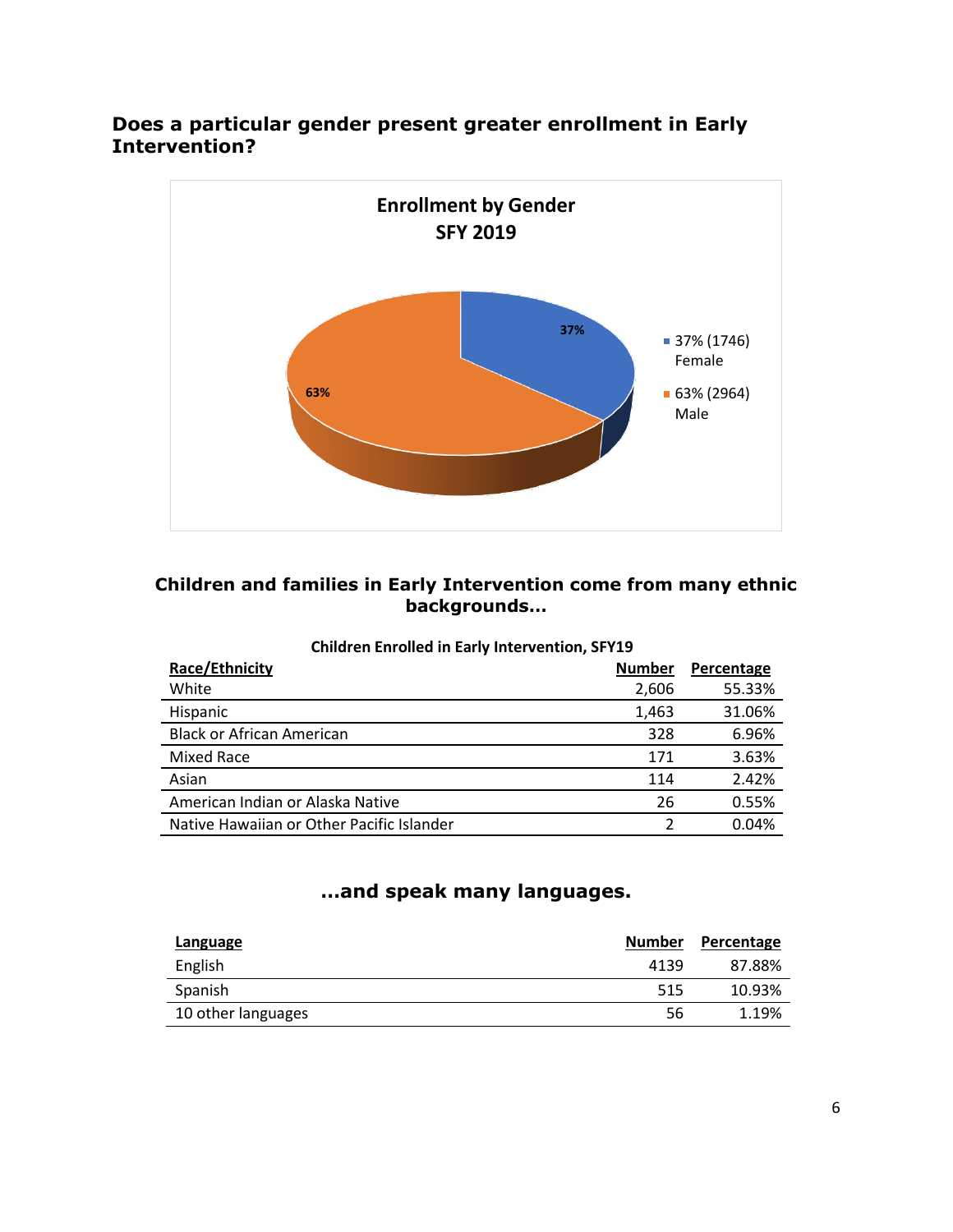*The most important lesson was…* "A que cada nino es diferente y por lo tanto mi hija no tiene que ir al ritimo de los demas ninos si no que al suyo propio." *(That each child is different and therefore my daughter does not have to go to the rhythm of the other children but her own.)*

– Comment from 2019 Parent Survey

The Executive Office of Health and Human Services website [\(http://www.eohhs.ri.go](http://www.eohhs.ri.gov/) [v/\)](http://www.eohhs.ri.gov/) has additional data (*'Early Intervention*   $Providers'$   $\rightarrow$   $'EI$ *Certification Standards, Policies and Reports'*) with links to reports regarding the performance of specific Rhode Island Early Intervention programs.

#### **What is the average age of children who become enrolled in Early Intervention?**

![](_page_7_Figure_4.jpeg)

![](_page_7_Picture_5.jpeg)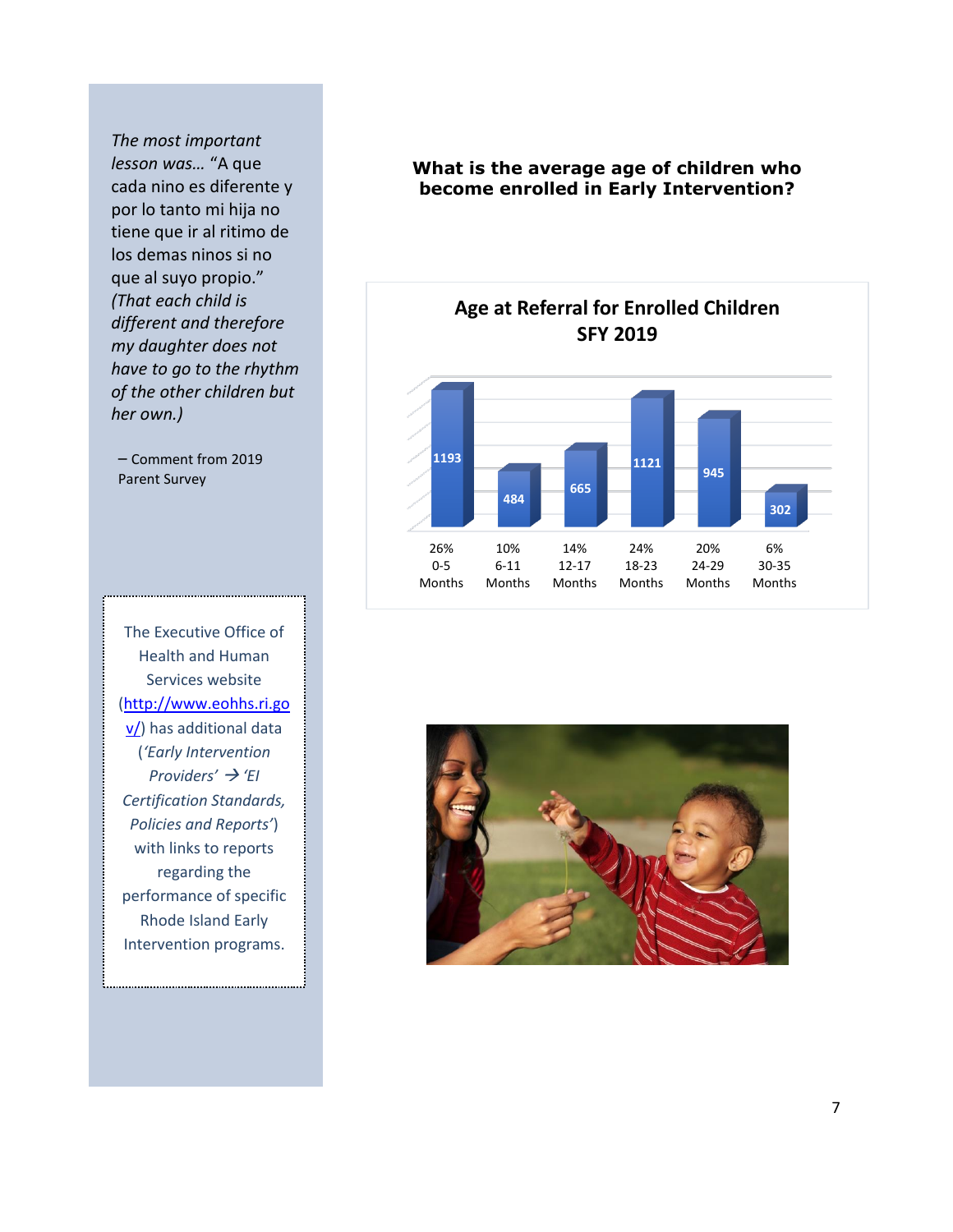## **Who are the children we serve?**

| Rhode Island City/Town | Number of Children in RI<br><3 yrs <sup>10</sup> of Age | No. of Children Enrolled In El | <b>Percent of Children in El Relative</b><br>to Population $<$ 3 |
|------------------------|---------------------------------------------------------|--------------------------------|------------------------------------------------------------------|
| Barrington             | 366                                                     | 60                             | 16%                                                              |
| <b>Bristol</b>         | 507                                                     | 53                             | 10%                                                              |
| <b>Burrillville</b>    | 460                                                     | 67                             | 15%                                                              |
| <b>Central Falls</b>   | 1,028                                                   | 162                            | 16%                                                              |
| Charlestown            | 186                                                     | 25                             | 13%                                                              |
| Coventry               | 940                                                     | 121                            | 13%                                                              |
| Cranston               | 2,318                                                   | 303                            | 13%                                                              |
| Cumberland             | 970                                                     | 172                            | 13%                                                              |
| East Greenwich         | 299                                                     | 42                             | 14%                                                              |
| East Providence        | 1,560                                                   | 165                            | 11%                                                              |
| Exeter                 | 166                                                     | 20                             | 12%                                                              |
| Foster                 | 113                                                     | 8                              | 7%                                                               |
| Glocester              | 247                                                     | 21                             | 9%                                                               |
| Hopkinton              | 258                                                     | 25                             | 10%                                                              |
| Jamestown              | 85                                                      | 6                              | 7%                                                               |
| Johnston               | 816                                                     | 116                            | 14%                                                              |
| Lincoln                | 587                                                     | 91                             | 16%                                                              |
| <b>Little Compton</b>  | 68                                                      | 4                              | 6%                                                               |
| Middletown             | 502                                                     | 56                             | 11%                                                              |
| Narragansett           | 271                                                     | 16                             | 6%                                                               |
| New Shoreham           | 21                                                      | $\overline{2}$                 | 10%                                                              |
| Newport                | 820                                                     | 80                             | 10%                                                              |
| North Kingstown        | 728                                                     | 108                            | 15%                                                              |
| North Providence       | 851                                                     | 134                            | 16%                                                              |
| North Smithfield       | 290                                                     | 47                             | 16%                                                              |
| Pawtucket              | 2,959                                                   | 384                            | 13%                                                              |
| Portsmouth             | 429                                                     | 63                             | 15%                                                              |
| Providence             | 7,609                                                   | 1111                           | 15%                                                              |
| Richmond               | 235                                                     | 15                             | 6%                                                               |

Children in Early Intervention come from every city and town throughout RI.

<sup>10</sup> *2020 Rhode Island KIDS COUNT Factbook*, Population under age 3 is based on Census 2000 and may not reflect increases or decreases in population. Enrollment data for this table is from calendar year 2019.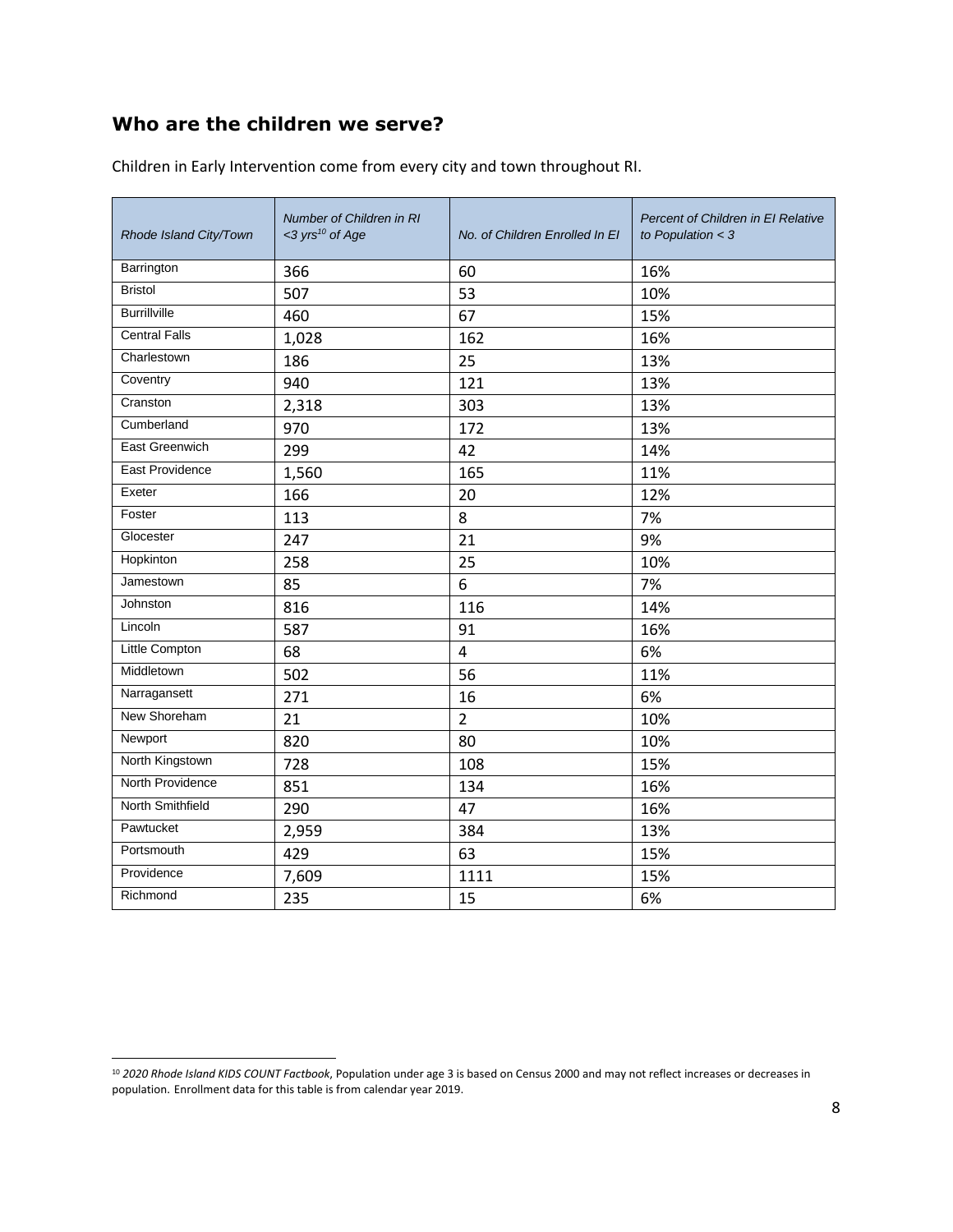| Rhode Island City/Town | Number of Children in RI <3<br>$yrs11$ of Age | No. of Children Enrolled In El | Percent of Children in El Relative<br>to Population $<$ 3 |
|------------------------|-----------------------------------------------|--------------------------------|-----------------------------------------------------------|
| Scituate               | 193                                           | 48                             | 25%                                                       |
| Smithfield             | 402                                           | 70                             | 17%                                                       |
| South Kingstown        | 640                                           | 71                             | 11%                                                       |
| Tiverton               | 398                                           | 46                             | 12%                                                       |
| Warren                 | 296                                           | 35                             | 12%                                                       |
| Warwick                | 2,322                                         | 299                            | 13%                                                       |
| West Greenwich         | 178                                           | 15                             | 8%                                                        |
| <b>West Warwick</b>    | 1,044                                         | 110                            | 11%                                                       |
| Westerly               | 726                                           | 91                             | 13%                                                       |
| Woonsocket             | 1,900                                         | 339                            | 18%                                                       |

| Rhode Island City/Town    | Number of Children in RI <3<br>$yrs^{12}$ of Age | No. of Children Enrolled In El | Percent of Children in El Relative<br>to Population $<$ 3 |
|---------------------------|--------------------------------------------------|--------------------------------|-----------------------------------------------------------|
| Core Cities <sup>13</sup> | 13,496                                           | 1996                           | 15%                                                       |
| <b>Remainder of State</b> | 20,292                                           | 2605                           | 13%                                                       |
| Rhode Island              | 33,788                                           | 4601                           | 14%                                                       |

"[My EI provider] took time with my family to compose a set of goals that were best for my son. She gave me time to reflect on the importance of each one. She offered emotional support and reassured me that goals could be changed around if needed. She helped me to verbalize what I was thinking. She was kind, patient, and non-judgmental."

– Comment from 2019 Parent Survey

<sup>11</sup> *2020 Rhode Island KIDS COUNT Factbook*, Population under age 3 is based on Census 2000 and may not reflect increases or decreases in population.

<sup>12</sup> *2020 Rhode Island KIDS COUNT Factbook*, Population under age 3 is based on Census 2000 and may not reflect increases or decreases in population.

<sup>13</sup> Core cities are Central Falls, Pawtucket, Providence, and Woonsocket as noted in *2020 Rhode Island KIDS COUNT Factbook*.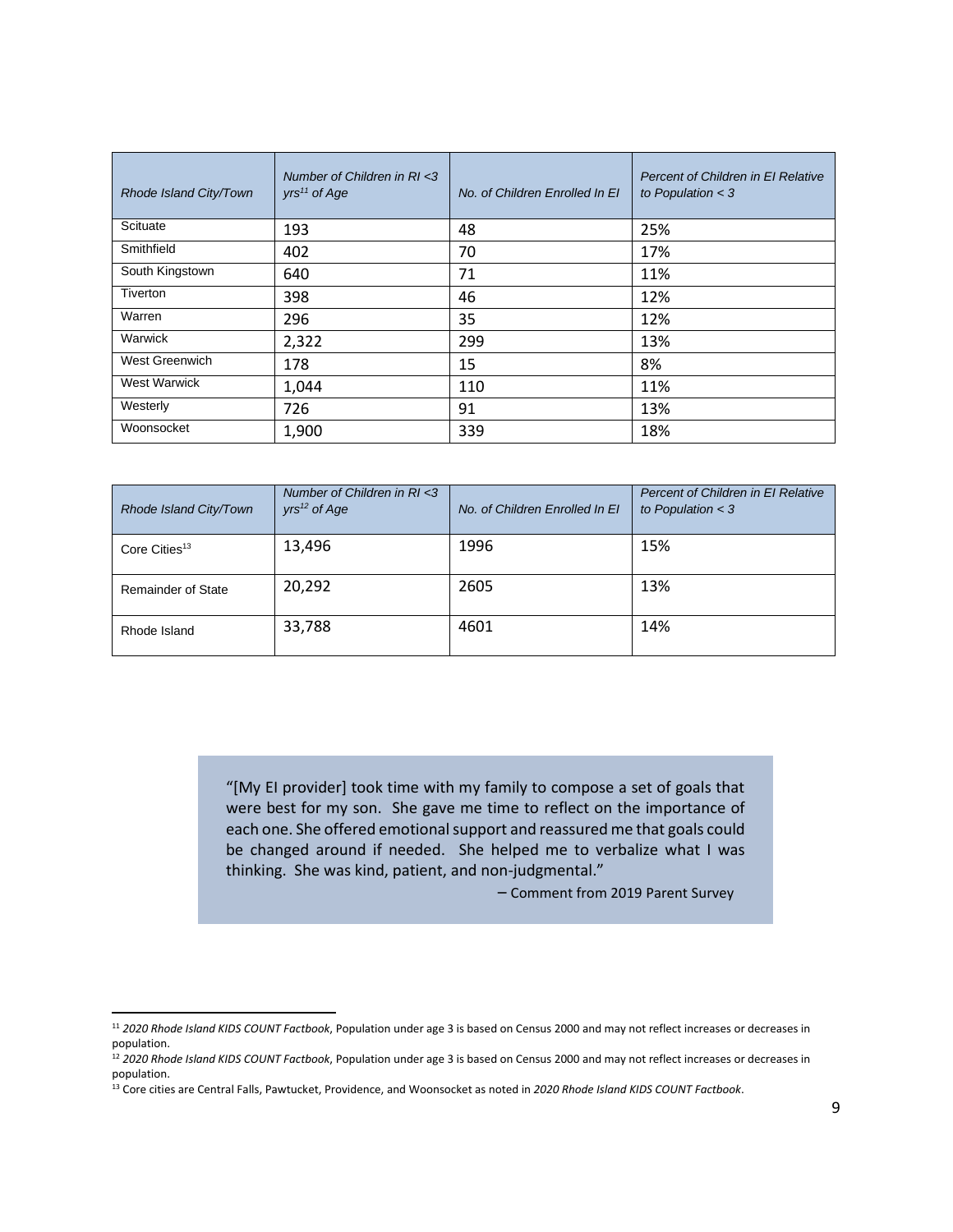#### **Who do most children in EI live with?**

![](_page_10_Figure_1.jpeg)

Most children lived in two-parent households (59%), while 20% of children in EI lived with a single parent and 8% resided in foster placement.

![](_page_10_Figure_3.jpeg)

#### **How long do most children stay in Early Intervention?**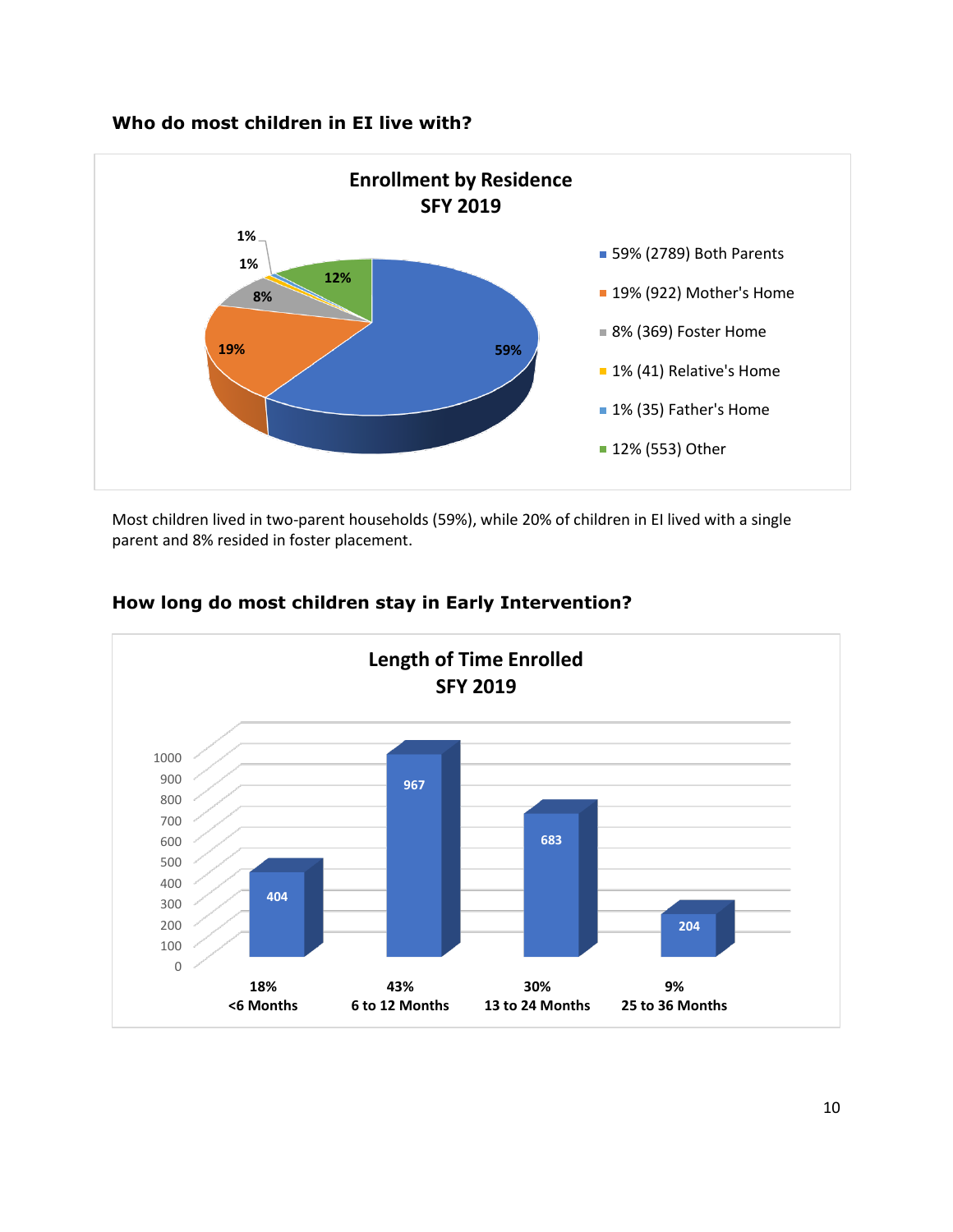![](_page_11_Figure_0.jpeg)

#### **What are the reasons a child leaves Early Intervention?**

Children and their families exit or are discharged from Early Intervention for many reasons prior to age three. 1,309 children exited Early Intervention before enrollment. Some did not qualify for EI and others moved or withdrew based on the family's choice. 2,258 children discharged after enrollment. Some no longer qualified for EI, some met their goals and no longer needed EI services, and others moved or withdrew based on the family's choice.

"EI is more for me than for my child. It's the opportunity for me to learn how to respond to my child's needs, how to push him, and how to help him the other 23 hours a day when the EI therapist is not there. The strategies I've learned in EI are very helpful.*"* - Comment from 2019 Parent Survey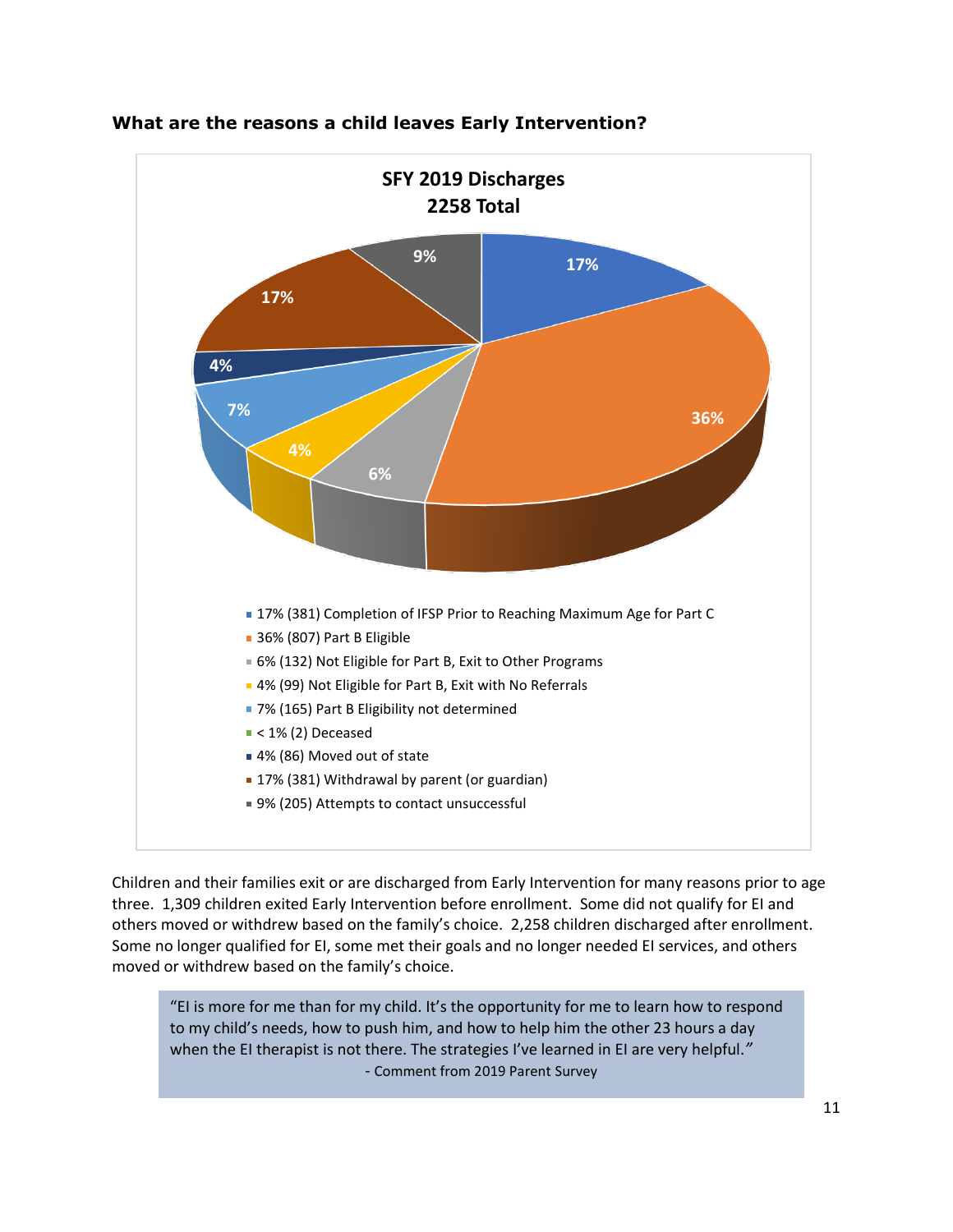![](_page_12_Figure_0.jpeg)

When the child turns 28 months of age, the EI team and family meet and begin planning the transition process. Some children will transition to community-based preschools or other programs designed for young children. Others will qualify for Special Education services through their local school district. All children and their caregivers go through a transition planning process before they exit Early Intervention. 1,165 children left Early Intervention at age 3.

*Of the children who were 3 years old when they discharged in SFY 2019, 64% qualified for Special Education Services and related services through their local school departments. Special Education regulations are outlined in IDEA Part B.*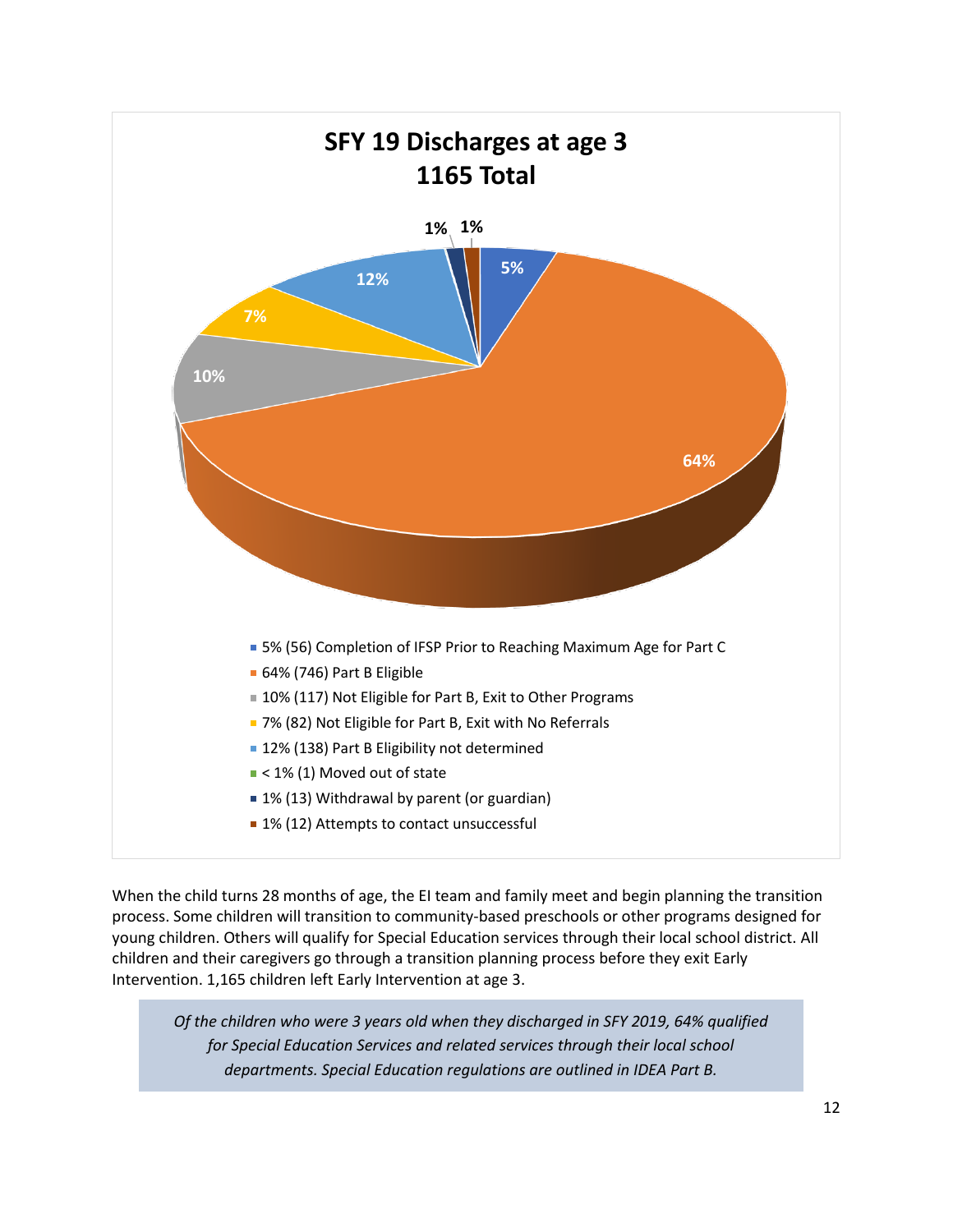## Children will…

- Demonstrate positive social emotional development (including positive social relationships)
- Acquire and use knowledge and skills, including early literacy skills
- · Use appropriate behaviors to meet their needs

![](_page_13_Picture_4.jpeg)

#### **How Do We Measure Success?**

National goals have been developed for Early Intervention which we report on annually. They are: developing positive social relationships, acquiring and using knowledge and skills, and taking appropriate actions to meet needs.

Our Early Intervention program provides services to infants and toddlers with a wide range of delays and disabilities, including children with severe disabilities and degenerative conditions. For children with severe disabilities, skills will grow slowly; some children may even lose skills. For other children, the interventions help them catch up with their peers. Our data shows a high percentage of children who had greater than expected growth during their time in the program and a substantial percentage of children who were within age expectations when they left Early Intervention. Additional data shows that nearly all children acquired new skills during their time in the Early Intervention program (nearly all children made developmental gains— 98.7% to 99.18% across all outcomes.)

**Demonstrate positive social and emotional development including social relationships:**

- *98.91% of children made gains*
- *50.21% made significant gains*
- *47.1% left within age expectations*

**Acquire and use knowledge and skills, including early literacy skills:**

- *98.7% of children made gains*
- *56% made significant gains*
- *39.51% left within age expectations*

**Using appropriate behaviors to meet their needs:**

- *99.18% of children made gains*
- *63.06% made significant gains*
- *48.26% left within age expectations*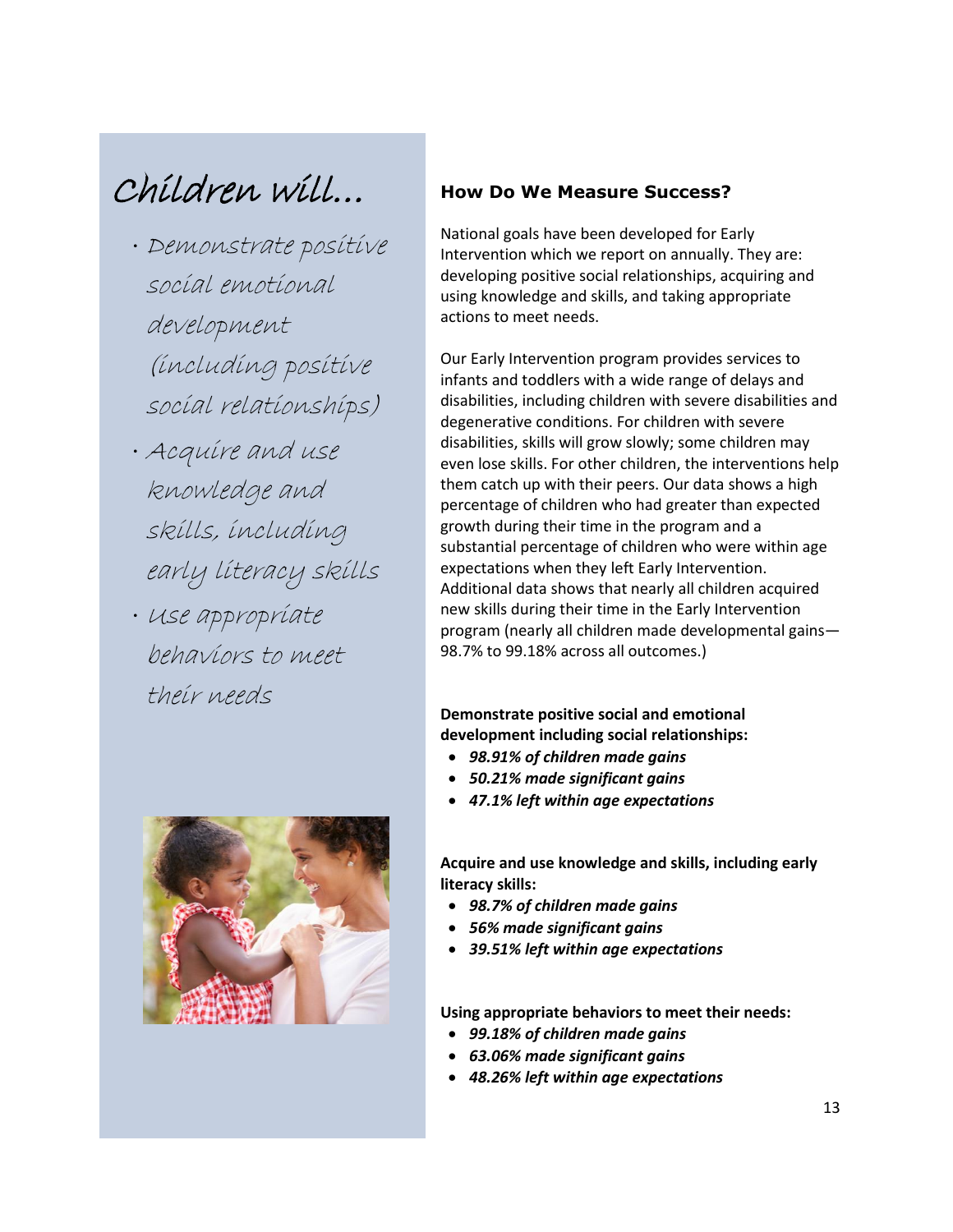![](_page_14_Picture_0.jpeg)

## Families will…

- Understand their children's strengths, abilities, and special needs
- · Know their rights and effectively communicate their children's needs
- Help their children develop and learn

During their time in Early Intervention, families grow along with their children. As providers, we see families go through the various stages of grief, anger, realization, understanding, acceptance and empowerment.

Through this journey, we want to be sure parents leave EI with the knowledge, skills and resources so they may continue supporting their child's development.

Family outcomes are assessed annually by responses $^{14}$  to our parent survey, administered by RI Parent Information Network (RIPIN).<sup>15</sup>

> **95.94% of families told us that Early Intervention helped them communicate effectively about their child.**

**91.7% of families told us that Early Intervention helped them to understand their rights within the EI system.**

**93.66% of families told us that Early Intervention helped them understand how their child develops and learns.**

<sup>14</sup> 2019 survey response rate was 39.26%.

<sup>&</sup>lt;sup>15</sup> RIPIN is available to assist individuals, parents, and families by providing information, education, training and support.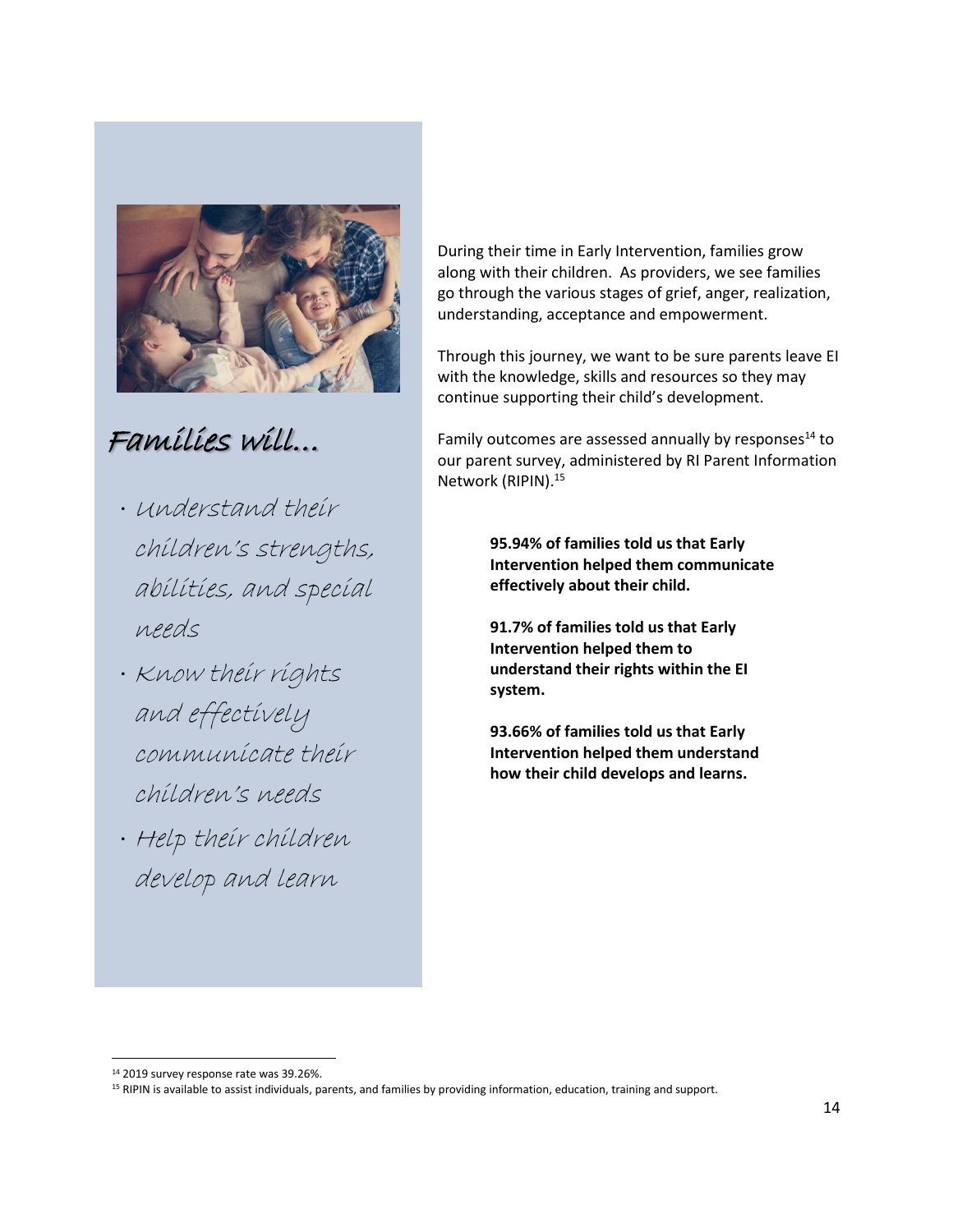#### **What Are Other Measures We Report On?**

*We report annually to the Office of Special Education Programs and have included many of those measures earlier in this report. Below are additional measures for SFY 2019.*

| The percent of infants and toddlers with an Individual Family Service Plan (IFSP)<br>who receive the Early Intervention Services on their IFSPs within 30 days                                                                              | 93%   |
|---------------------------------------------------------------------------------------------------------------------------------------------------------------------------------------------------------------------------------------------|-------|
| The percent of infants and toddlers with IFSPs who primarily receive early<br>intervention services in the home or community setting(s)                                                                                                     | 99.5% |
| The percent of eligible infants and toddlers with IFSPs for whom an evaluation<br>and assessment and an initial IFSP meeting were conducted within 45 days                                                                                  | 97%   |
| The percent of all children exiting Part C who received timely transition planning<br>to support the child's transition to Early Childhood Special Education and other<br>appropriate community services by their third birthday including: |       |
| Development of an IFSP with transition steps and services at least 90<br>$\bullet$<br>days prior to the toddler's third birthday                                                                                                            | 99%   |
| Notification to the Department of Education and the school district<br>$\bullet$<br>where the toddler resides at least 90 days prior to the toddler's third<br>birthday for toddlers potentially eligible for Part B preschool services     | 100%  |
| Transition conference held with the approval of the family at least 90<br>$\bullet$<br>days prior to the toddler's third birthday for toddlers potentially eligible<br>for Early Childhood Special Education services.                      | 99%   |

## **Financing Early Intervention in Rhode Island**

#### **Total Cost**: \$18.6m

Funds to implement required components of the EI system: **\$2.4M (12.9% of total cost)** Direct services to children and their families: **\$16.2M (87.1% of total cost)**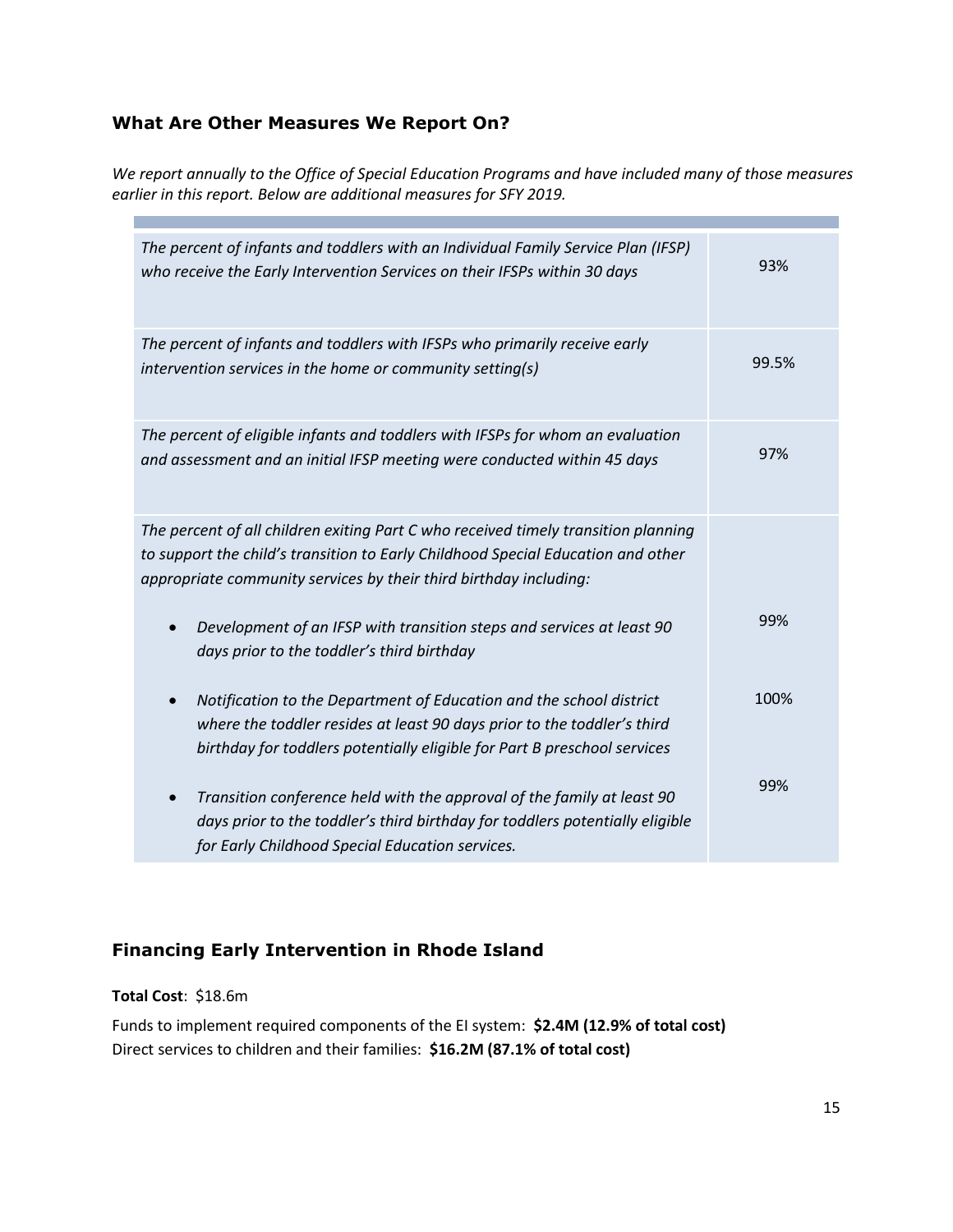#### **Who pays for Early Intervention?**

Early Intervention is paid for using a combination of state and federal funds and the use of public and private insurance**.** Rhode Island annually applies for and receives a Part C (Early Intervention) federal grant from the Office of Special Education Programs of approximately \$2.3 million. These funds are used to implement the required components of the EI system in RI, including: a comprehensive child find and referral system, public awareness, a comprehensive system of personnel development, general administration and supervision, a system for compiling data on the Early Intervention system, administration of the Early Intervention Interagency Coordinating Council, and the development and implementation of policies and procedures to meet the requirements of Part C of the Individuals with Disabilities Education Act.

Families receive all Early Intervention evaluations, services and supports at no cost.RI State Statute §27-18-64 requires private and public insurers based in Rhode Island and providing coverage for dependent children to cover the cost of Early Intervention services. Plans may not include deductibles, copays or coinsurance**.** 

Rhode Island residents may have employer sponsored health benefit plans or "self-insured" plans that are exempt from Rhode Island State law, but these plans must follow federal law. Any Early Intervention service not covered by health insurance or health benefit plans exempt from Rhode Island State law including deductibles, copays or coinsurance is funded using public and Part C funds.

![](_page_16_Figure_4.jpeg)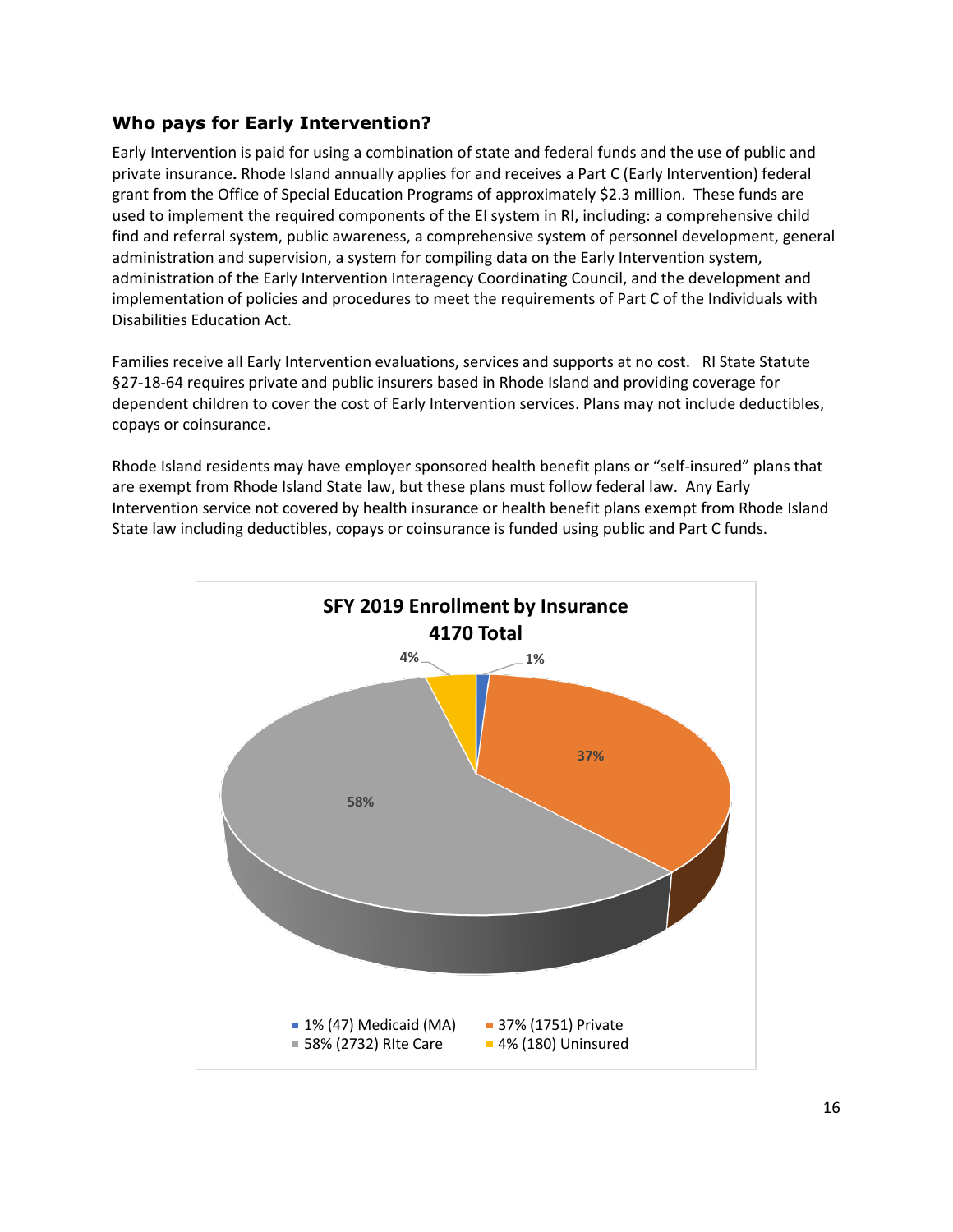![](_page_17_Picture_0.jpeg)

**Rhode Island Executive Office of Health and Human Services**

**Jennifer Kaufman, Part C Coordinator Chief, Family Health Systems**

Families can choose Early Intervention (EI) providers who serve the city/town in which they live. By utilizing one of these providers, families will work with professionals who have the best knowledge of services, activities and educational opportunities within their community.

## **Rhode Island Early Intervention Providers**

## **Children's Friend & Service**

621 Dexter Street Central Falls, RI 02863-2603 Ph: 401-721-9200

#### **Community Care Alliance**

8 Court Street Woonsocket, RI 02895-3123 *Mailing Address: PO Box 1700 Woonsocket, RI 02895* Ph: 401-235-7000 Referral Line: 401-235-6029

#### **Easter Seals, RI**

320 Phillips Street, Unit D #103 North Kingstown, RI 02852 Ph: 401-235-6029

#### **Family Service of RI**

134 Thurbers Avenue Providence, RI 02905-4754 Ph: 401-331-1350 Referral Line: 401-519-2307

## **Groden Center Early Intervention**

610 Manton Avenue Providence, RI 02909 Ph: 401-525-2380

#### **Looking Upwards, Inc.**

2974 East Main Road Portsmouth, RI 02871 *Mailing Address: PO Box 838 Portsmouth, RI 02871* Ph: 401-293-5790

#### **Meeting Street**

1000 Eddy Street Providence, RI 02905 Ph: 401-533-9100 Referral line: 401-533-9104

#### **Seven Hills Rhode Island**

178 Norwood Avenue Cranston, RI 02905 Ph: 401-921-1470

## **J. Arthur Trudeau Memorial Center**

3445 Post Road Warwick, RI 02886 Ph: 401-823-1731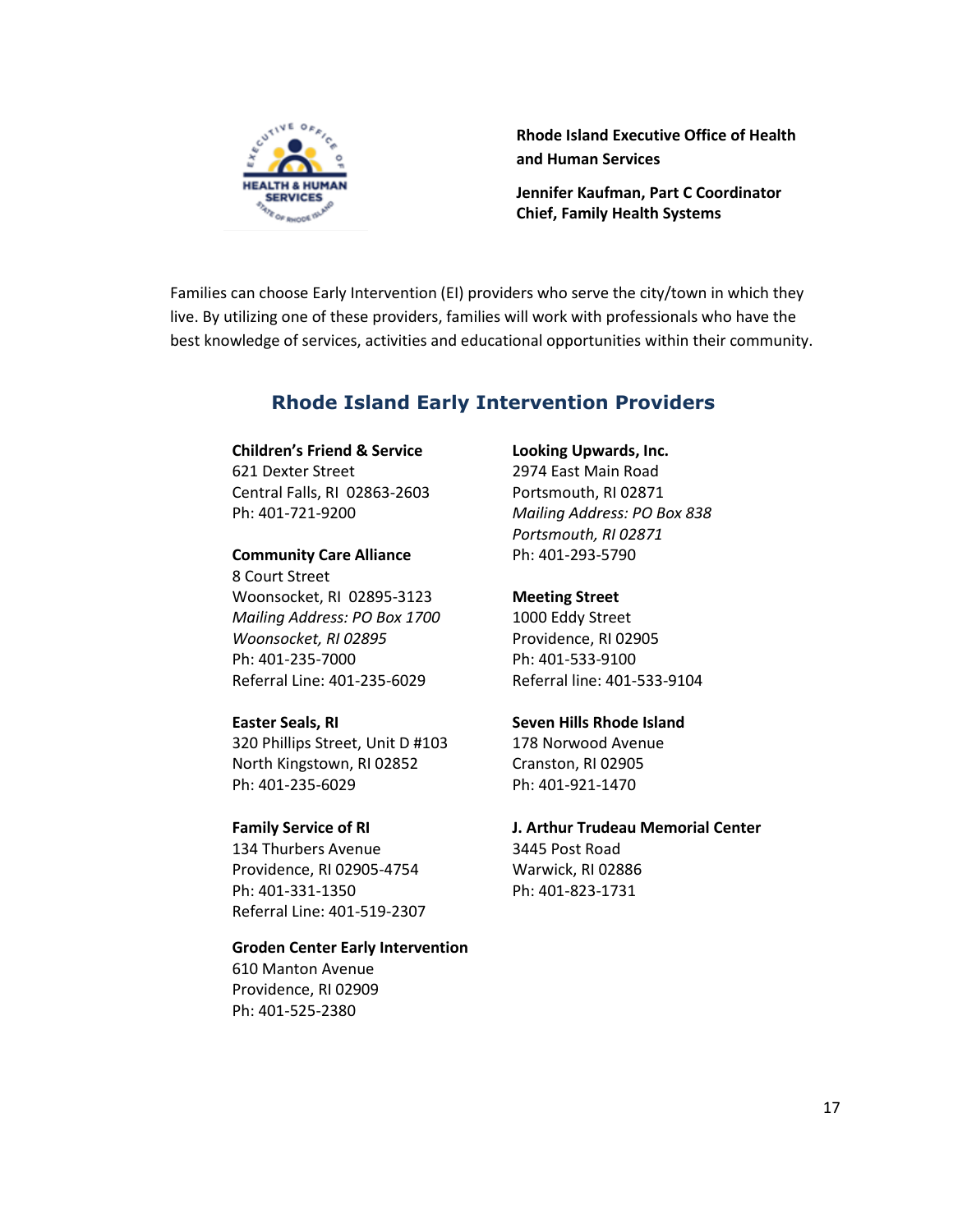## **Early Intervention Supporting Partners**

**Paul V. Sherlock Center on Disabilities EI Training and Technical Assistance Center**  Rhode Island College 600 Mt. Pleasant Avenue Providence, RI 02908 Ph: 401-456-8072 Fax: 401-456-8150 TDD: 401-456-8773

**Rhode Island Parent Information Network (RIPIN)** 300 Jefferson Boulevard, Suite 300 Warwick, RI 02888 Ph: 401-270-0101 Fax: 401-270-7049

## **Inter-Agency Coordinating Council 2019 ICC Membership**

*Deborah Masland,* **Chair** *Advocacy Representative, Director of Peer Support Rhode Island Parent Information Network*

*Darlene Magaw,* **Vice-Chair** *Provider Representative, Program Manager Community Care Alliance*

*Jennifer Kaufman Executive Office of Health and Human Services Chief, Family Health Systems Part C Coordinator*

*Colleen Polselli Rhode Island Department of Health Chief, Office of Special Healthcare Needs Division of Family Health*

*Leslie Bobrowski Personnel Preparation Director, Comprehensive System of Personnel Development Sherlock Center on Disabilities at Rhode Island College*

*Joe Carr Department of Children, Youth & Families Representative Early Childhood Specialist*

*Carol LaFrance Provider Representative Early Intervention Program Supervisor Groden Center Early Intervention Program* 

*Jacqueline Ferreira Provider Representative Director, J. Arthur Trudeau Early Intervention Program*

*Evan Ortiz Family Representative*

*Christine Branch, Head Start Disabilities Coordinator Tri-Town Community Action*

*Dr. Yvette Yatchmink Pediatrician Children's Neurodevelopment Center*

*Victor Woods State Insurance Agency Representative Health Economic Specialist Office of the Heath Insurance Commissioner*

*Pat Maris Personnel Preparation Technical Assistance Specialist Sherlock Center on Disabilities at Rhode Island College*

*Michelle MacIntosh Family Representative*

*Ruth Gallucci Rhode Island Department of Education Education Specialist: Early Childhood Special Education*

*Valory McHugh Provider Representative Children's Program Administrator Looking Upwards, Inc Carolyn Souza Clinical Supervisor Looking Upwards, Inc.*

*LeeAnn Barrett Rhode Island Kids Count* *Sandra Riviera Family Representative*

*Laurie Farrell Provider Representative Director, Seven Hills Early Intervention*

*Natalie Redfearn Provider Representative Director of Programs Children's Friend and Service*

*Tara Townsend Family Voices Family Support Coordinator Rhode Island Parent Information Network*

*Sue Hawkes Provider Representative Director, Easter Seals Early Intervention*

*Casey Ferrara Provider Representative Director of Early Childhood Programs Meeting Street*

*Kristine Campagna Manager, Newborn Screening and Early Childhood Programs Rhode Island Department of Health*

*Randi Walsh Provider Representative Director of Early Intervention Family Service of Rhode Island*

*Monique DeRoche Supervisor*

*Joanne Quinn Autism Project of Rhode Island*